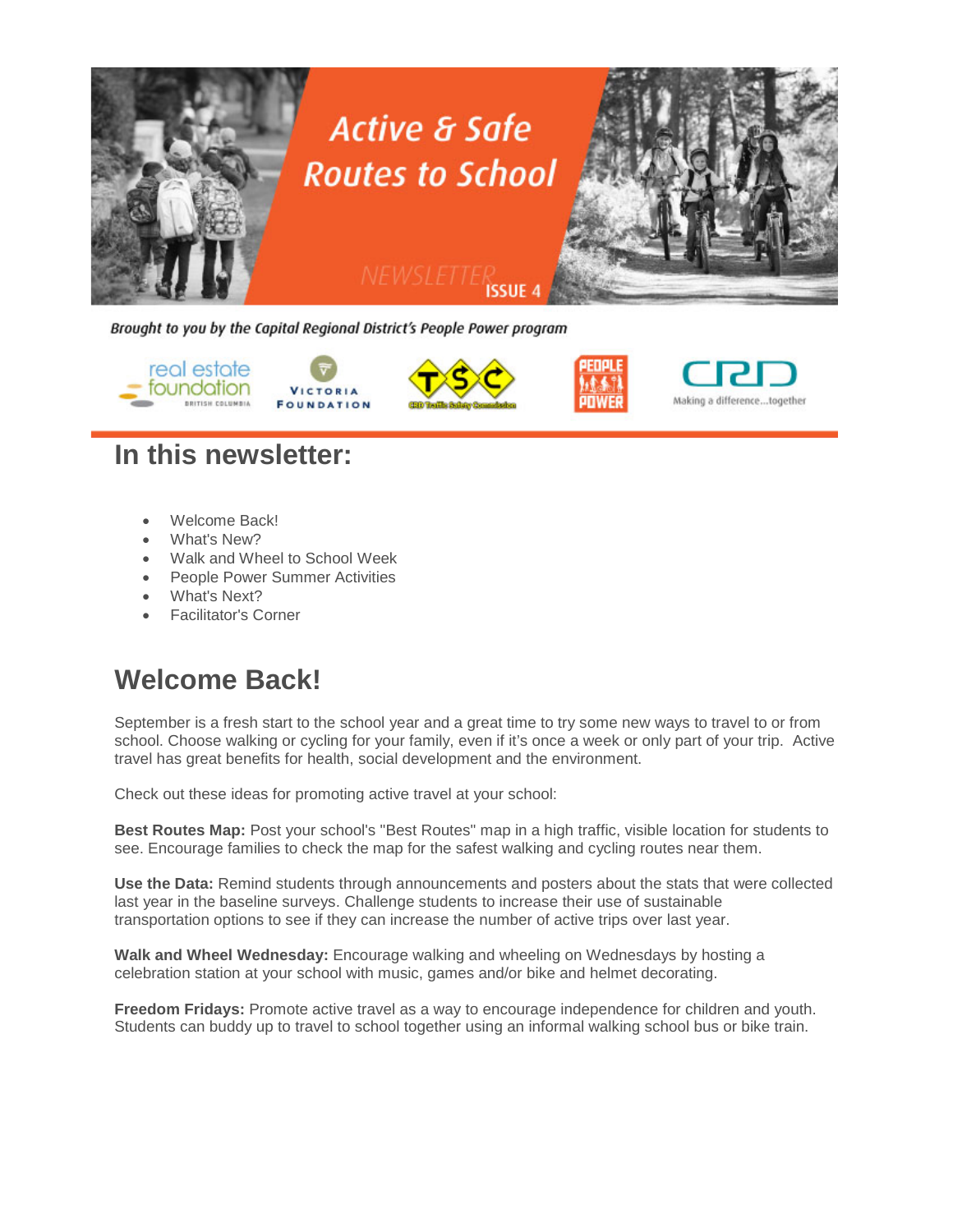

# **What's New?**

We've been working hard to get the areas around your school ready for September! Working with our municipal partners and school district staff, a few changes have been made.

- City of Langford moved a crosswalk closer to the school entrance and is building a connecting sidewalk to make it easier and more comfortable for Ruth King Elementary students to walk to school.
- BC Transit and the District of Saanich are moving a bus stop in front of Cedar Hill Middle School to improve sightlines.
- CRD and ICBC teamed up to raise awareness for drivers to slow down in school zones. Schools have been given lawn signs to remind drivers that it is back to school time and school zone speeds are in effect.
- Municipal staff, school staff and parents reviewed the "Best Routes" maps which identify the best route for students to walk or bike to school. These maps are now available at each school.
- Bike racks and bike kitchens have arrived and School Districts will be installing them at schools over the next month. Look for the bright orange racks as a safe place to lock your bike.

### **Walk & Wheel to School Week (Oct. 2-6, 2017)**

Walk and Wheel to School Week is around the corner! Are you and your school ready?

#### **Track Participation**

Each school will receive a large trip tracking poster and stickers to

track walkers and wheelers. Make sure the poster is hung in a visible place so that all staff and students can see it.

#### **Reporting Participation**

At the end of Walk and Wheel to School Week, take a picture of your poster and complete the follow-up survey for a chance to win some amazing prizes for your school!

#### **Prizes**

Participating schools are eligible to win prizes for most walking trips, most wheeling trips and most active social media using #crdwalkwheel.

More information will be posted soon at [www.crdwalkwheel.ca](http://click.mailsender05.com/ct/2579/1684242/701054508/c5fbe45549768fa283c836ea8bcdef56)

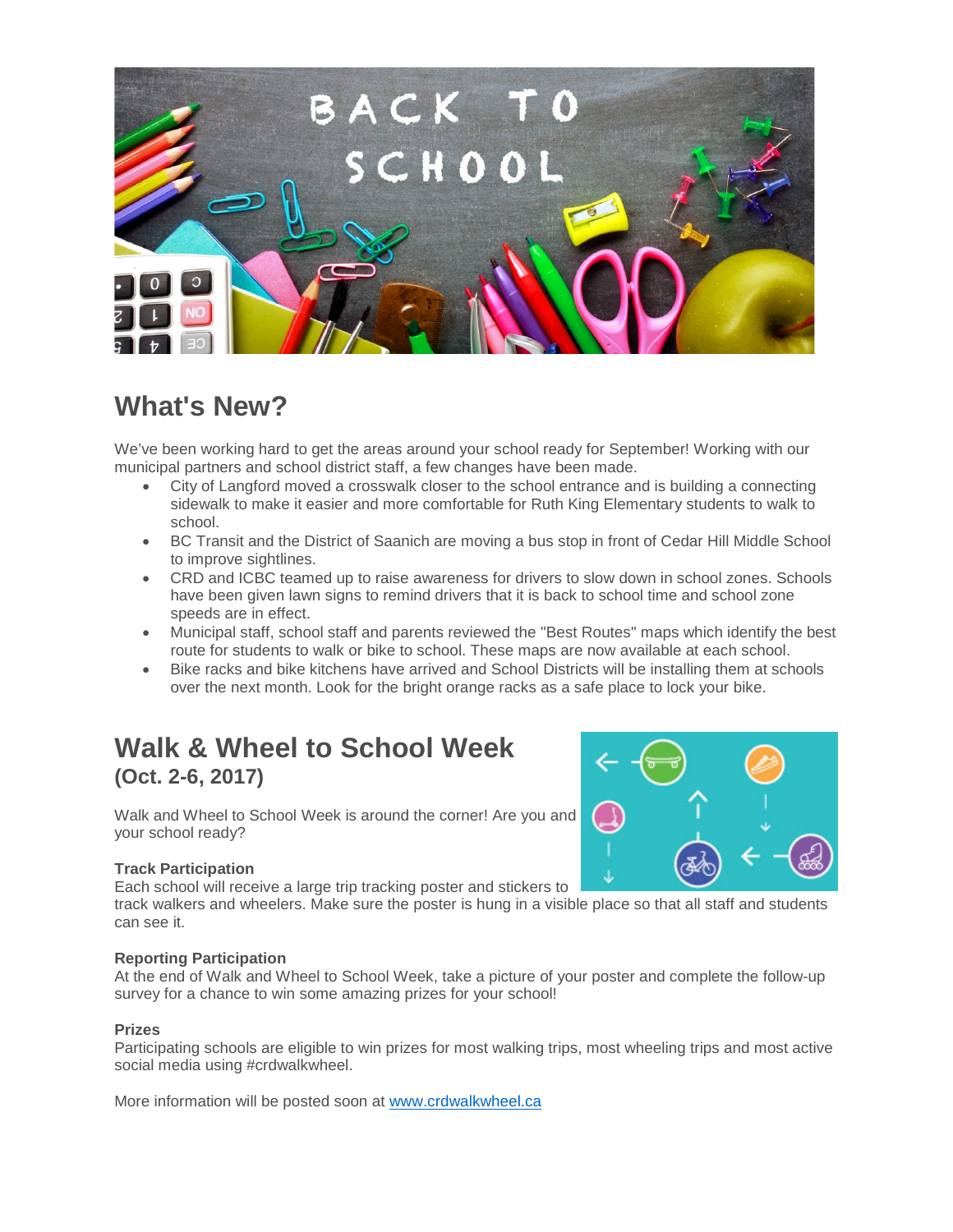# **What's Next?**

We are in the implementation phase of the school travel planning process. This fall, a number of engagement activities will be held at each of the schools. Schools are planning events and programming such as:

- Drive to Five and walking school buses
- Bike skills courses
- Active Before Learning Activities to encourage exploration and play while biking or walking to school.

In addition to engagement activities, our municipal and school district partners are continuing to work to implement some of the infrastructure changes that we identified during the walkabouts.

Later in the fall, we will send out the follow-up surveys for parents to complete and return between October 16-27.

#### Active & Safe Routes to School **SCHOOL TRAVEL PLANNING PROCESS**



# **Facilitator's Corner**

Meet our Outreach and Engagement Coordinator.

**Name:** Megan Squires

**Hometown:** Calgary, Alberta

**Main Mode of Transportation:** Bike and car

#### **What are some of your hobbies?**

Biking…of course, but really I like any activity that allows me to be outside. I love reading and I'm an aspiring sew-er.

**What kind of bike do you ride? Does your bike have a name?** I have 3 bikes at the moment…my favorite is probably my cargo bike. I love riding around Victoria with my kids on the back.

#### **How did you get to school?**

I rode transit when I was young. I started walking with friends when I was in middle school and when I got to university I rode my bike.